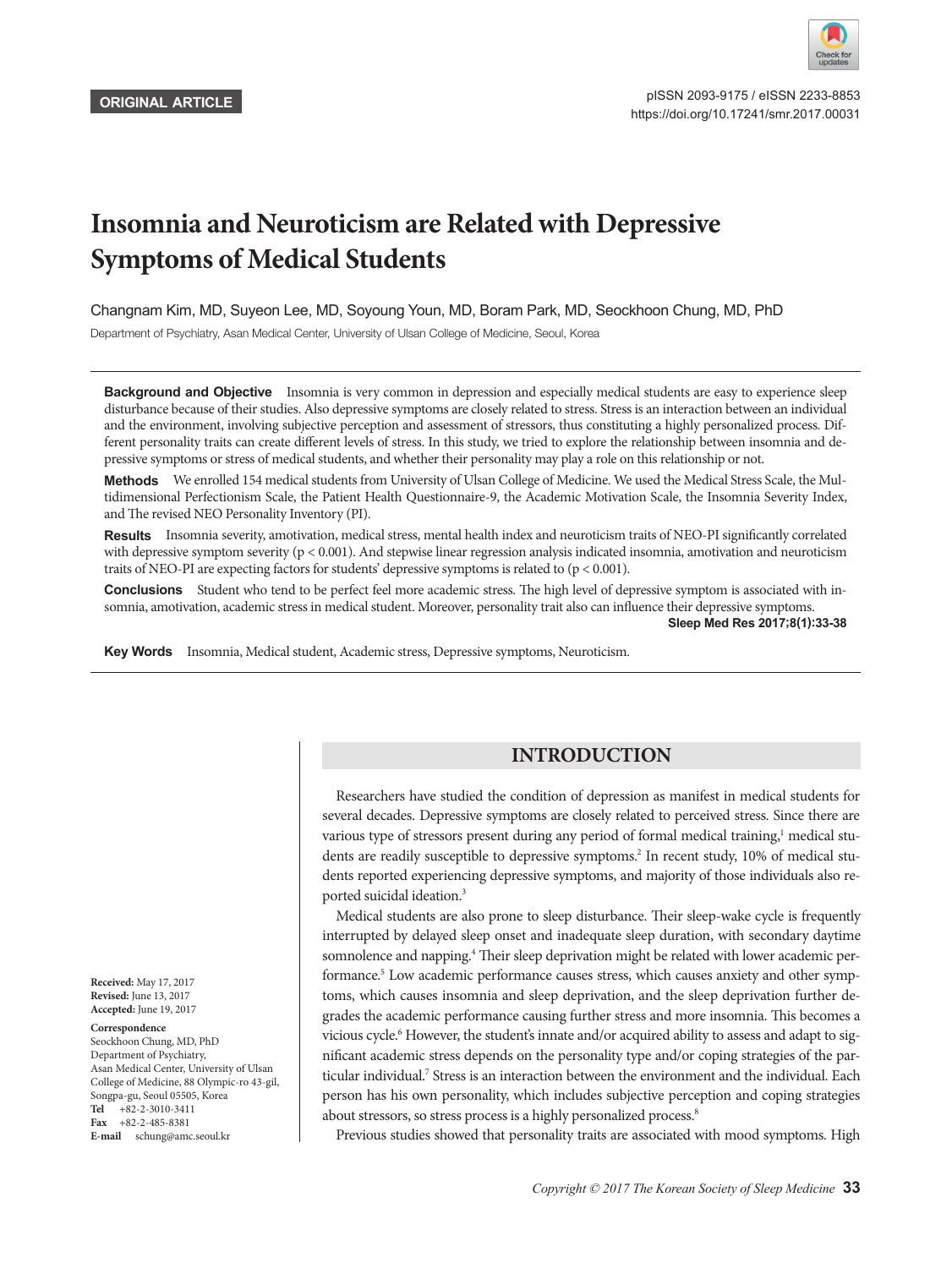neuroticism was reported to be associated with major depressive disorder, and low extraversion was correlated with dysthymia in general population.9 Although psychological distress is a powerful predictor to depression among medical school students, their personality predispositions also affect depressive symptoms.10 High level of neuroticism is a strong risk factor of major depression in Swedish twin study.11 In Korea, medical students who have "avoidance" coping strategies tend to experience more stress than those who have other methods of coping with stress.12 In addition, insomnia or sleep disturbance also may be influenced by individual's personality. Harm avoidance and self-transcendence are positively related with insomnia. In contrast, novelty-seeking, reward dependence and cooperativeness are negatively related to severity of insomnia. Sleep quality is also correlated with self-transcendence.<sup>13</sup>

Therefore, it is important to explore whether the insomnia symptoms of medical students influences their medical stress or depressive symptoms. In this study, we tried to explore the relationship between insomnia and depressive symptoms or stress of medical students, and whether their personality may play a role on this relationship or not.

## **METHODS**

#### **Participants**

We enrolled 154 medical students ranging from the second year of pre-medicine through the third year of medical school at the University of Ulsan College of Medicine, and assessed their current academic stress and psychological problems such as sleep problem or depressive symptoms in 2015.

Before starting of the survey, we explained all details about the aims and methods of the study to the 159 students. We distributed printed questionnaires to the students, and requested that the students fill in them. Finally data of 154 students, who have consented, were included in the final analyses. The official approval of this study was authorized by the Institutional Review Board of the Asan Medical Center.

#### **Measures**

Students' medical stress and academic motivation was assessed using the Medical Stress Scale (MSS) and Academic Motivation Scale (AMS). Their insomnia severity and depressive symptoms were checked using the Insomnia Severity Index (ISI) and Patient Health Questionnaire-9 (PHQ-9), Personality trait was assessed using the revised NEO Personality Inventory (NEO-PI) and the Multidimensional Perfectionism Scale (MPS).

The MSS is a self-report questionnaire to assess perceived stress levels in medical school,<sup>14</sup> using a modified Korean version. The Korean version of the MSS consists of nine items focusing on three areas: school course of study and environment (four items); personal ability/perseverance (four items); and, and financial conditions (one item).15 Because all items had a 5-point answer, a total score is 45 points. Thus we set the cutoff point as 28 for the present research.

The AMS consists of a 28-item questionnaire to assess academic motivation<sup>16</sup> on the basis of self-determination theory<sup>17</sup> and it has three subcategories such as intrinsic motivation, extrinsic motivation and amotivation. Higher score represent higher levels of motivation in each subcategory. We used the validated Korean AMS version in the present study.15

The ISI is a brief Self-Report Scale to evaluate the degree of both daytime and nighttime constituents of insomnia. The ISI consists of seven items to estimate the degree of sleep maintenance problems; sleep-onset difficulties and early morning awakening, satisfaction with his or her sleep state, influence on the functions of normal daytime life, severity of impairment of life of quality and level of concern caused by insomnia. All items have a 0–4 scale so the range of total score is from 0 to 28 (0–7: normal, 8–14: mild insomnia, 15–21: moderate insomnia, 22-28: severe insomnia).<sup>18</sup>

The PHQ-9 is an instrument about the assessment of depressive symptoms based on DSM-IV criteria. It was developed as a self-report version of the original PRIME-MD by Spitzer et al.<sup>19</sup> It consists of nine items about depressive symptoms, and there are one more question about functional impairment at the end of the diagnostic part of the PHQ-9: "How difficult have these problems made it for you to do your work, take care of things at home, or get along with other people?"20

The revised NEO-PI evaluates personality based on the big five model. It has 240 questions and consists of openness to experience, conscientiousness, extraversion, agreeableness and neuroticism.21

The MPS is a scale to assess the perfectionistic propensity. The MPS is invented by Frost et al.<sup>22</sup> in 1990. It has six subscales (excessive concern over making mistakes, high personal standards, perception of high parental expectations, perception of high parental criticism, doubting of the quality of one's actions, and preference for order and organization) and 35 questions. Each item can be assessed using a 5-point Likert Scale, and total score can be calculated from 35 to 175. As the score is higher, we consider that the student's perfectionism trait is stronger. In this study, the Korean version of MPS is used.<sup>23</sup>

### **Statistical Analysis**

A t-test of students has been used to make a comparison of the demographic and psychological characteristics between depressed students and non-depressed students. We also used Pearson's correlation analysis to determine the relationship between depressive symptoms and carious other psychological variables. Based on these results, stepwise linear regression analysis has been performed to find the factor related to depressive symptoms. We used The Statistical Package for the So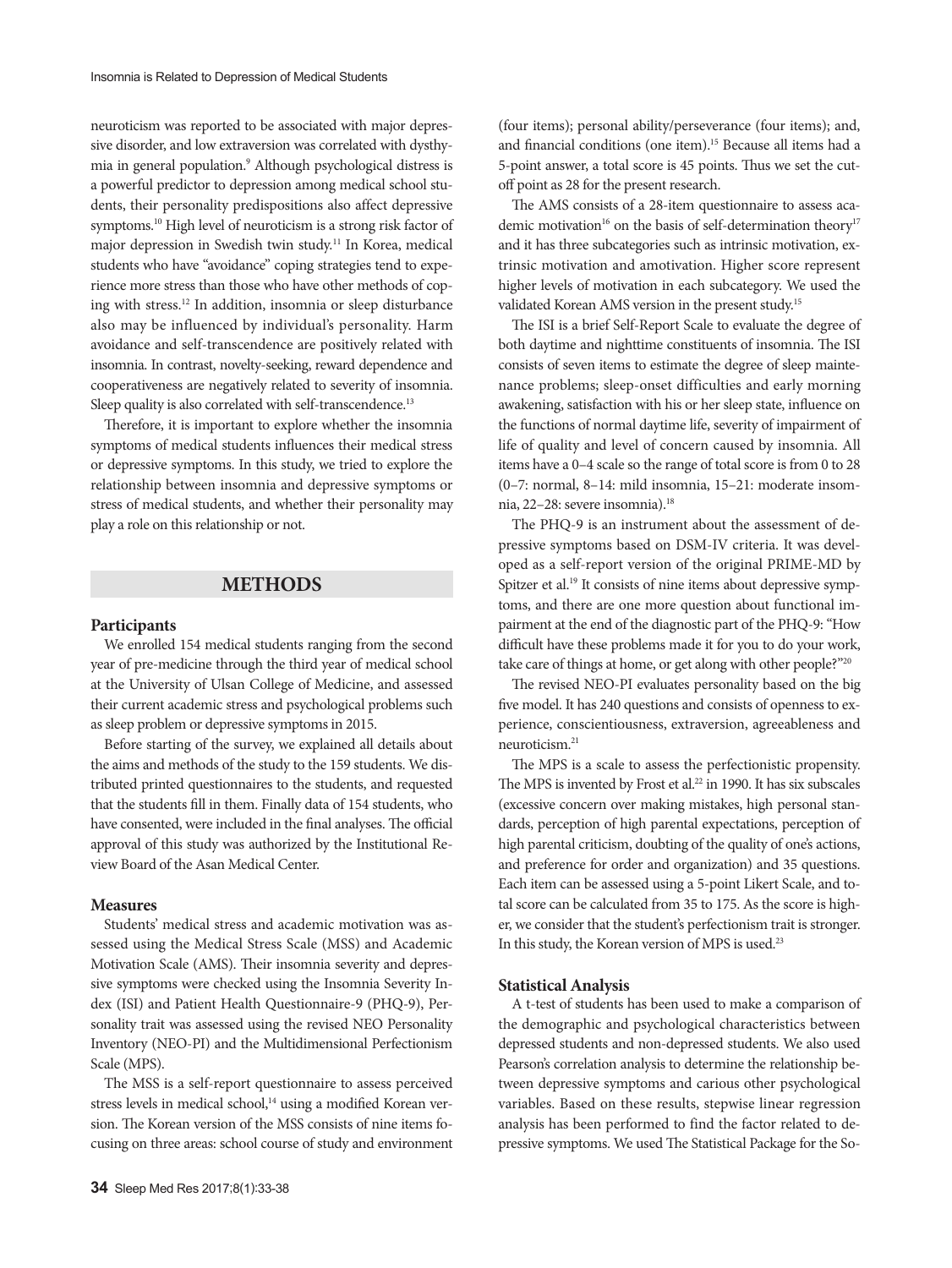cial Sciences version 21.0 (SPSS Inc., Chicago, IL, USA) for all statistical analyses.

## **RESULTS**

## **Demographic and Psychological Characteristics of Participants**

In our study group, only 32 (20.7%) students were female. Table 1 describes the demographic and psychological characteristics of the students grouped based on MSS score. In our participants, 29 (18.8%) students have insomnia (ISI score > 7). The ISI score is significantly high in stressed group ( $p < 0.01$ ) compared to non-stressed group. Also we found that stressed group has higher score about neuroticism, one aspect of NEO-PI, than non-stressed group ( $p < 0.01$ ). Statistically, there was no significant difference between the grades.

## **Correlation of Depressive Symptoms with Psychological Characteristics**

We performed Pearson's correlation analysis to find out the

**Table 1.** Demographic and psychological characteristics of participants

association between depressive symptoms and other psychological characteristics (Table 2). ISI was found to be positively correlated with depressive symptom severity ( $p < 0.01$ ). Also, we have found that MSS and amotivation were positively correlated with depressive symptom severity  $(p < 0.01)$ . NEO-PImental health index and agreeableness trait were negatively correlated with PHQ-9 score ( $p < 0.01$ ). Neuroticism trait was positively correlated with PHQ-9 score  $(p < 0.01)$ .

Next, based on these findings we have constructed stepwise linear regression model (Table 3). High ISI score, amotivation, and neuroticism trait were predictor variables for depression. Because of statistical result, all explanatory variables are highly reliable.

## **DISCUSSION**

We proved that stress is significantly related with insomnia. We also determined that medical students who have neuroticism trait experienced more stress in medical school. Furthermore, we found that students who have high level of depressive

| Variables                                | Stressed ( $n = 55$ ) | Non-stressed $(n = 99)$ | p-value |
|------------------------------------------|-----------------------|-------------------------|---------|
| Gender                                   |                       |                         |         |
| Male                                     | 44                    | 78                      |         |
| Female                                   | 11                    | 21                      |         |
| School year                              | $1.5 \pm 1.1$         | $1.5 \pm 1.1$           | 0.41    |
| Motivation                               |                       |                         |         |
| Amotivation                              | $9.3 \pm 3.1$         | $6.9 \pm 2.4$           | 0.04    |
| Intrinsic motivation                     | $38.9 \pm 7.2$        | $40.5 \pm 6.3$          | 0.30    |
| Extrinsic motivation                     | $43.6 \pm 4.9$        | $43.4 \pm 5.5$          | 0.68    |
| <b>ISI</b>                               | $6.1 \pm 4.2$         | $4.0 \pm 3.4$           | < 0.01  |
| PHQ-9                                    | $5.3 \pm 4.5$         | $2.7 \pm 2.7$           | 0.08    |
| Perfectionism                            |                       |                         |         |
| Excessive concern over making mistakes   | $26.6 \pm 6.5$        | $22.4 \pm 6.3$          | 0.99    |
| High personal standards                  | $21.4 \pm 5.3$        | $20.3 \pm 5.1$          | 0.77    |
| Perception of high parental expectations | $14.8 \pm 4.6$        | $13.7 \pm 4.5$          | 0.60    |
| Perception of high parental criticism    | $6.6 \pm 1.8$         | $5.6 \pm 2.1$           | 0.10    |
| Doubting of the quality of one's actions | $11.6 \pm 3.6$        | $10.1 \pm 3.0$          | 0.12    |
| Preference for order and organization    | $18.3 \pm 5.6$        | $17.4 \pm 5.2$          | 0.48    |
| NEO-PI-mental health index               | $58.1 \pm 12.4$       | $68.0 \pm 10.8$         | 0.06    |
| Extraversion                             | $43.8 \pm 10.3$       | $46.7 \pm 9.2$          | 0.56    |
| Openness to experience                   | $47.8 \pm 10.0$       | $46.7 \pm 8.9$          | 0.61    |
| Agreeableness                            | $41.5 \pm 8.4$        | $47.2 \pm 10.7$         | 0.15    |
| Conscientiousness                        | $46.0 \pm 9.7$        | $47.3 \pm 8.3$          | 0.27    |
| Neuroticism                              | $53.4 \pm 8.4$        | $46.5 \pm 6.3$          | < 0.01  |

'Stressed' students had Medical Stress Scale scores ≥ 28 and 'non-stressed' students had MSS scores < 28. 'School year' was re-coded as follows; 0: the second year of pre-medicine, 1: the first year of medicine, 2: the second year of medicine, 3: the third year of medicine. ISI: Insomnia Severity Index, PHQ-9: Patient Health Questionnaire-9, NEO-PI: NEO Personality Inventory, MSS: Medical Stress Scale.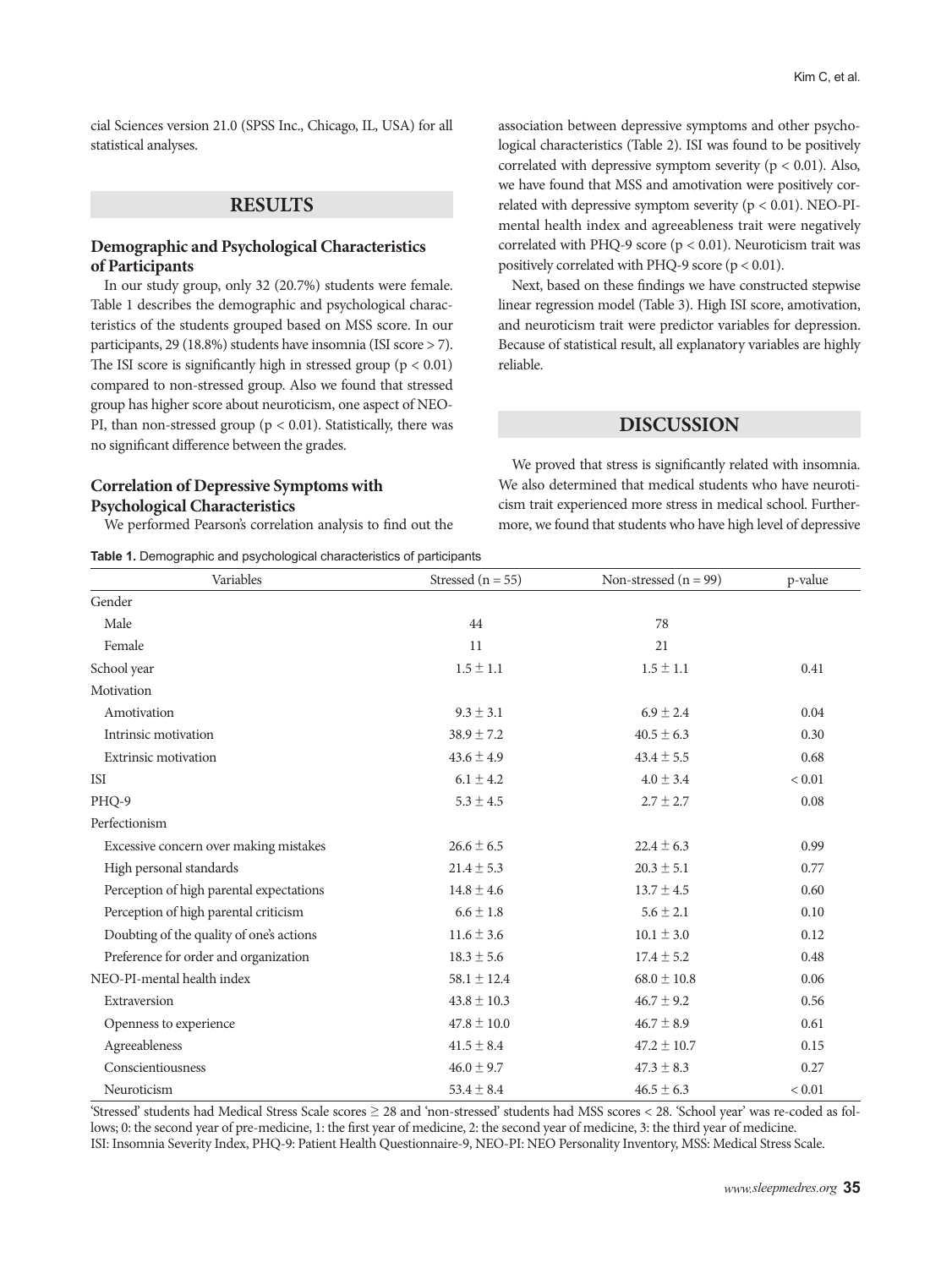symptoms tend to experience more insomnia and loss of motivation. Stress has a cause-and-effect relationship with depression, as shown by numerous previous studies. It became clear that chronic exposure to perceived stressors caused depressionlike stress by making molecular, cellular, and behavioral changes.24 Personality traits might also influence the severity of the depressive symptoms present. In stepwise linear regression model high ISI score, loss of motivation and neuroticism trait is a risk factor of symptom severity of depression of the students. Overall, insomnia and neuroticism trait of NEO-PI index are powerful factors related to experience depressive symptoms. In addition, motivation is importantly correlated with depression. According to our research, medical students who have sufficient and substantial motivation tend to experience less stress and fewer depressive symptoms.

Insomnia is closely linked to enrollment in medical school.

**Table 2.** Correlation of depressive symptoms with psychological characteristics

| Variables                                   | Pearson's $R^2$ | p-value |
|---------------------------------------------|-----------------|---------|
| Motivation                                  |                 |         |
| Amotivation                                 | 0.30            | < 0.01  |
| Intrinsic motivation                        | $-0.19$         | 0.02    |
| Extrinsic motivation                        | $-0.12$         | 0.15    |
| <b>ISI</b>                                  | 0.31            | < 0.01  |
| <b>MSS</b>                                  | 0.31            | < 0.01  |
| Perfectionism                               |                 |         |
| Excessive concern over making<br>mistakes   | 0.25            | 0.002   |
| High personal standards                     | 0.01            | 0.92    |
| Perception of high parental<br>expectations | 0.09            | 0.30    |
| Perception of high parental criticism       | 0.16            | 0.04    |
| Doubting of the quality of one's actions    | 0.20            | 0.01    |
| Preference for order and organization       | $-0.08$         | 0.30    |
| NEO-PL-mental health index                  | $-0.40$         | < 0.01  |
| Extraversion                                | $-0.15$         | 0.07    |
| Openness to experience                      | 0.02            | 0.78    |
| Agreeableness                               | $-0.26$         | 0.001   |
| Conscientiousness                           | $-0.17$         | 0.04    |
| Neuroticism                                 | 0.42            | < 0.01  |

NEO-PI: NEO Personality Inventory, ISI: Insomnia Severity Index, MSS: Medical Stress Scale.

There are already a proliferation of studies addressing the relationship between medical school, medical students and sleep disorders. In Asia, numerous researches were done to assess insomnia severity in medical students in China, Hong Kong, Malaysia, India, and Iran. In North and South America, United States, Brazil, and Mexico have epidemiological data on insomnia of medical students.25 The attitudes, academic load, life style choices, potentially sleep apnea and internet usage may induce or exacerbate sleep disturbance.<sup>25</sup> Therefore, insomnia in medical students is considered a very important problem, worldwide.

Prior literary sources indicate document the belief that various psychiatric disorders have higher incidence and prevalence when the afflicted individuals suffer from insomnia. Insomnia patients are about four times more likely to develop depression than those who sleep well.<sup>26</sup> Besides, there are some research efforts showing that sleep problems would be a predictive factor of psychiatric disorder like alcohol abuse, anxiety or depression.26,27 In addition, some researchers performed several studies about subgroups of insomniacs in past years. They prove that women, shift workers and those who simply don't sleep enough are more vulnerable to insomnia.<sup>28</sup> As it has been concluded by previous researchers, our study reveals that insomnia is correlates significantly with depression. So if a medical student visits your office complains about sleep disturbance, it might be best if you look more closely and assess for other problems like symptoms of depression.

Our research indicates that some personality traits are related to depressive symptoms, too. Over previous decades, many researchers published papers documenting the possible relationship between personality and psychiatric disorders. In general population, the patient diagnosed with anxiety and depressive disorders will likely have more extraversion and neuroticism traits.10 In meta-analysis including 175 studies, it was trait of "neuroticism" which was the most obviously and most often linked to the full spectrum of psychiatric disorders, and some other traits had considerable correlation apart from neuroticism.29 In our study, the participants are all medical students, and some part of results was in line with the previous literatures.

Neuroticism is the propensity to experience pessimistic emotions, for example anxiety or sadness, including mood swings,<sup>30</sup> and has been regarded as one of the personality traits which is related to psychopathology, especially depression and anxiety.31 Researchers have focused on identifying potential the

| Table 3. Result of stepwise linear regression (B) for expecting depressive symptoms measured using PHQ-9 |  |  |  |  |
|----------------------------------------------------------------------------------------------------------|--|--|--|--|
|----------------------------------------------------------------------------------------------------------|--|--|--|--|

| Outcome variables                 | Explanatory variables |      |      | p-value    |
|-----------------------------------|-----------------------|------|------|------------|
| PHQ-9 ( $R^2$ = 0.455, p < 0.001) | ISI                   | 0.39 | 0.37 | ${}< 0.01$ |
|                                   | Amotivation           | 0.22 | 0.28 | ${}< 0.01$ |
|                                   | Neuroticism           | 0.34 | 0.16 | ${}< 0.01$ |

ISI: Insomnia Severity Index, PHQ-9: Patient Health Questionnaire-9.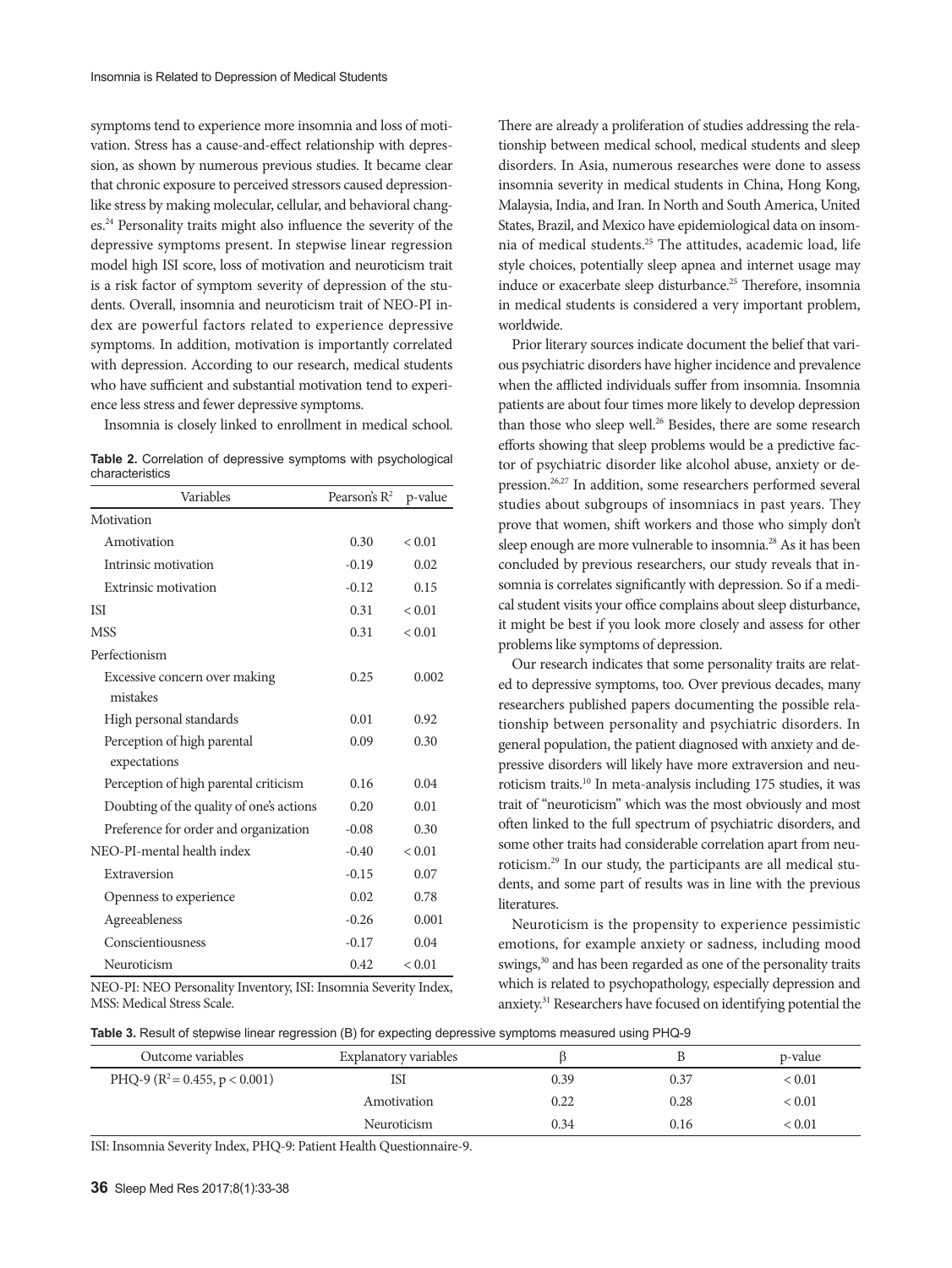biological evidence linking neuroticism and mood symptoms. Some of them proved that neuroticism indicated quantitative trait loci on chromosomes  $1, 4, 7, 12$  and  $13<sup>32</sup>$  and another group of scientists revealed that serotonin transporter and gammaaminobutyric acid(A) alpha 6 receptor variants are correlated with neuroticism.<sup>33</sup> However and to date, evidence of any biological basis to suggest, or indicate, a relationship between neuroticism and depression remains unclear (and controversial).

Motivation has been shown to affect the depressive symptoms in medical students. In medical school, there are various type of "stress" including "academic stress".<sup>34</sup> When one considers the competitive climate which characterizes traditional medical school, it would be reasonable to assume that the medical students experience a substantial amount of academic stress. Thus, we might be well-served to consider establishment of a plan designed to decrease academic pressure to enhance motivation.35 Furthermore, various types of approaches are needed to improve academic motivation, including social cognitive theory such as reinforce self-efficacy belief.<sup>36</sup> In present study, we also tested the partial link between the depressive symptoms and the trait of "perfectionism", and a tendency toward self-doubt, the quality or correctness of one's actions in retrospect. If necessary, a mal-adaptive "perfectionism" trait might be corrected for the sake of the mental health of the medical student in question.

There are several constraints in play in the current study. First of all, we had no means of verifying any of the participants' self-described medical histories, especially when it came to the area of psychiatrics. If there was to be a large or disproportionate percentage of depressive disorder among our participants, it could adversely affect the raw data and the results. Second and as noted, this research is based on self-report questionnaires which contain subjective bias. However, the most of participants have experience to filling out questionnaires much like hours at some point during the last year. So they would be appropriately familiar with that process. Third, this was a crosssectional study. So we could find the association between variables, but it was impossible to establish the causality. Forth, we didn't accomplish the comparison about medical students and the students who have another major. In Korea, college students are in the most stressful situation including seeking a full-time job and student loan repayment. So the influence of insomnia and stress could be different to non-medical students. Furthermore there would be a personality difference between them. Further studies will be performed considering the possibilities.

#### Conflicts of Interest

The authors have no financial conflicts of interest.

### **REFERENCES**

1. Levey RE. Sources of stress for residents and recommendations for

programs to assist them. *Acad Med* 2001;76:142-50.

- 2. Mosley TH Jr, Perrin SG, Neral SM, Dubbert PM, Grothues CA, Pinto BM. Stress, coping, and well-being among third-year medical students. *Acad Med* 1994;69:765-7.
- 3. Goebert D, Thompson D, Takeshita J, Beach C, Bryson P, Ephgrave K, et al. Depressive symptoms in medical students and residents: a multischool study. *Acad Med* 2009;84:236-41.
- 4. Abdulghani HM, Alrowais NA, Bin-Saad NS, Al-Subaie NM, Haji AM, Alhaqwi AI. Sleep disorder among medical students: relationship to their academic performance. *Med Teach* 2012;34 Suppl 1:S37-41.
- 5. Medeiros ALD, Mendes DB, Lima PF, Araujo JF. The relationships between sleep-wake cycle and academic performance in medical students. *Biol Rhythm Res* 2001;32:263-70.
- 6. Akerstedt T. Psychosocial stress and impaired sleep. *Scand J Work Environ Health* 2006;32:493-501.
- 7. van Berkel HK. *The relationship between personality, coping styles and stress, anxiety and depression [dissertation]*. Christchurch: University of Canterbury 2009.
- 8. Zeidner M, Endler NS. *Handbook of coping: theory, research, applications.* New York: John Wiley & Sons 1996.
- 9. Bienvenu OJ, Samuels JF, Costa PT, Reti IM, Eaton WW, Nestadt G. Anxiety and depressive disorders and the five-factor model of personality: a higher- and lower-order personality trait investigation in a community sample. *Depress Anxiety* 2004;20:92-7.
- 10. Matsudaira T, Kitamura T. Personality traits as risk factors of depression and anxiety among Japanese students. *J Clin Psychol* 2006;62:97- 109.
- 11. Kendler KS, Gatz M, Gardner CO, Pedersen NL. Personality and major depression: a Swedish longitudinal, population-based twin study. *Arch Gen Psychiatry* 2006;63:1113-20.
- 12. An H, Chung S, Park J, Kim SY, Kim KM, Kim KS. Novelty-seeking and avoidant coping strategies are associated with academic stress in Korean medical students. *Psychiatry Res* 2012;200:464-8.
- 13. Park JH, An H, Jang ES, Chung S. The influence of personality and dysfunctional sleep-related cognitions on the severity of insomnia. *Psychiatry Res* 2012;197:275-9.
- 14. Vitaliano PP, Maiuro RD, Mitchell E, Russo J. Perceived stress in medical school: resistors, persistors, adaptors and maladaptors. *Soc Sci Med* 1989;28:1321-9.
- 15. Ahn D, Park G, Baek KJ, Chung SI. Academic motivation, academic stress, and perceptions of academic performance in medical students. *Korean J Med Educ* 2007;19:59-71.
- 16. Vallerand RJ, Pelletier LG, Blais MR, Briere NM, Senecal C, Vallieres EF. The Academic Motivation Scale: a measure of intrinsic, extrinsic, and amotivation in education. *Educ Psychol Meas* 1992;52:1003-17.
- 17. Fairchild AJ, Horst SJ, Finney SJ, Barron KE. Evaluating existing and new validity evidence for the Academic Motivation Scale. *Contemp Educ Psychol* 2005;30:331-58.
- 18. Bastien CH, Vallières A, Morin CM. Validation of the Insomnia Severity Index as an outcome measure for insomnia research. *Sleep Med* 2001;2:297-307.
- 19. Spitzer RL, Kroenke K, Williams JB. Validation and utility of a self-report version of PRIME-MD: the PHQ primary care study. Primary care evaluation of mental disorders. Patient Health Questionnaire. *JAMA* 1999;282:1737-44.
- 20. Kroenke K, Spitzer RL. The PHQ-9: a new depression diagnostic and severity measure. *Psychiatr Ann* 2002;32:509-15.
- 21. Costa PT, McCrae RR. Normal personality assessment in clinical practice: the NEO Personality Inventory. *Psychol Assess* 1992;4:5.
- 22. Frost RO, Marten P, Lahart C, Rosenblate R. The dimensions of perfectionism. *Cogn Ther Res* 1990;14:449-68.
- 23. Han K. *Multidimensional perfectionism: concept, measurement and relevance to maladjustment [dissertation]*. Seoul: Korea University 1993.
- 24. Pittenger C, Duman RS. Stress, depression, and neuroplasticity: a convergence of mechanisms. *Neuropsychopharmacology* 2008;33:88-109.